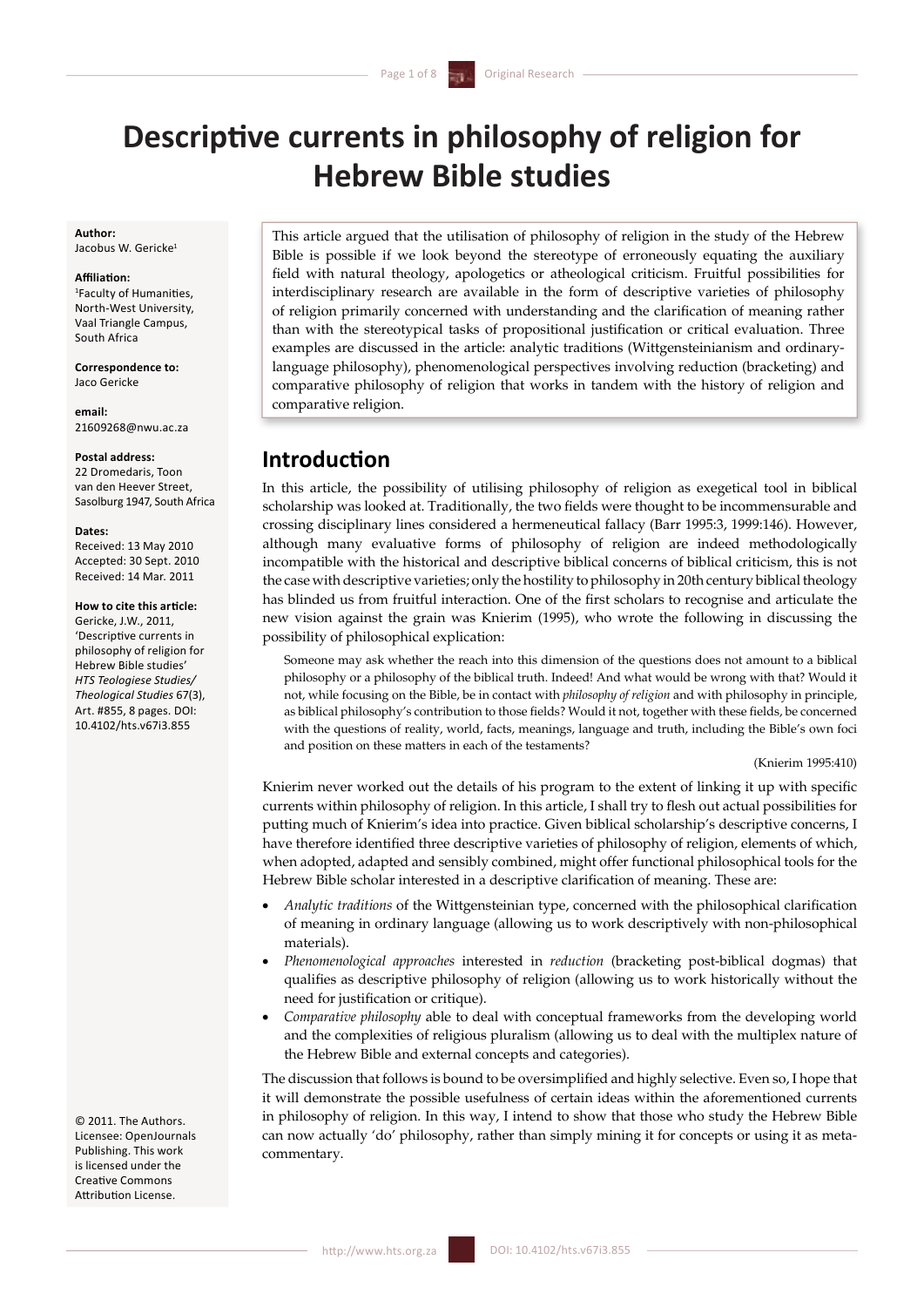## **Descriptive currents in philosophy of religion**

## **Analytic traditions**

If examined, what many Christian analytic philosophers of religion are doing would not be considered of any use for historical purposes. Yet, analytic philosophy of religion is itself part of the broader loose movement of family resemblances called 'analytic philosophy'. As Harris (2002) notes:

Although there are many similarities in methodology, interests, emphases, and results among various philosophers who are commonly regarded as belonging within the analytic tradition, analytic philosophy is not and has never been monolithic. There are also widespread and significant differences among analytic philosophers concerning their methodology, interests, emphases and results. In all, analytic philosophy is a very heterogenous 'movement'. Although there are some common themes, there is also much variety among analytic philosophers in their fundamental philosophical commitments and positions as there has been among idealists or realists or theologians; consequently, it is misleading to talk about 'analytic philosophy' as a single movement in philosophy without recognizing the significant differences among analytic philosophers.

### (Harris 2002:3)

When the history of analytic philosophy is looked into as such, a number of interesting people and perspectives are found that, given their concern with description, clarification and meaning, might be of use. Especially relevant perspectives in analytic philosophy for biblical scholars interested in descriptive philosophical analysis are those philosophers that sought to reject sweeping philosophical systems in favour of close attention to detail, common sense and ordinary language (see Inson 2005). A classical example here is the earlier Ludwig Wittgenstein (2001a), who wrote in his *TractatusLogico-Philosophicus* that:

4.112 Philosophy aims at the logical clarification of thoughts. Philosophy is not a body of doctrine but an activity. A philosophical work consists essentially of elucidations. Philosophy does not result in 'philosophical propositions', but rather in the clarification of propositions. Without philosophy thoughts are, as it were, cloudy and indistinct: its task is to make them clear and to give them sharp boundaries.

(Wittgenstein 2001a:51)

The early Wittgenstein thought he had completed the task of philosophy, but in the course of the years to follow his ideas changed to such an extent that he thought he was inventing a new subject. This 'later' Wittgenstein (2001b) then further elaborated on the descriptive task in his *Philosophical Investigations,* stating that:

123. A philosophical problem has the form, 'I don't know my way about'.

124. Philosophy may in no way interfere with the actual use of language, it can in the end only describe it. For it cannot give it any foundation either.

It leaves everything as it is.

## (Wittgenstein 2001b:42)

The clear insistence on taking account of the contexts in life and practice of what we say, have been enormously

influential on the philosophy of religion. Yet, our interest is not identical to Wittgenstein's, which sought to make metaphysical problems disappear. Instead, what we take from Wittgenstein is simply the idea of the possibility that philosophy can concern itself with description of what is there in the grammar of the Yahwistic traditions as forms of life.

As Phillips (2009:448) notes, Wittgensteinianism's relation to contemporary analytic philosophy of religion is complex. The use of 'analytic' in this context is not the same as in the label used for the Cambridge and Oxford movements that Wittgenstein influenced. Whereas those movements were antimetaphysical, contemporary analytic philosophy of religion tends to take metaphysical realism for granted too often. Analytic debates about religion in the early days involved both believers and nonbelievers amongst leading philosophers. Wittgenstein's methods are therefore not central in analytic philosophy of religion today, even if it is associated with this current (see Phillips 2009:449) method of philosophy.

One philosopher of religion, who recognised how ordinary language contains all the data necessary to discover the philosophical assumptions of people who may not be philosophical themselves, is Don Cupitt. In a little book called *The New Religion of Life in Everyday Speech,* Cupitt (1999) discerned philosophy of religion within ordinary language and picked out all the phrases people use that are religiously or philosophically important and interesting. Taking stock of his related work, Cupitt (2005) explained his concern with the philosophical analysis of ordinary language to better understand religious beliefs as follows:

… I decided to take up an idea from Wittgenstein and try to find out what philosophical and religious ideas belong to us all because they are built into the ordinary language that we all share …Taking up the phrases that are the most provocative and that incorporate the boldest metaphors, and therefore cry out the most insistently for analysis and interpretation, we start to unpack them. It turns out that they often make complex philosophical points in a nutshell. If we then take the next step … we soon find a complex metaphysics of ordinariness …

### (Cupitt 2005:2)

In this view, the philosophical contents of 'religion' are built into the ordinary language that religious and nonphilosophical people actually use. This is a new and refreshing perspective, quite different from the popular belief that ordinary language philosophy is unsuitable for doing philosophy of religion (contra Mitchell 2007:68). Don Cupitt (2005) also shows that philosophy of religion can work with any religious language, whether itself explicitly philosophical or not:

… at least since Plato, ordinary language's way of thinking have been regarded as low, confused, and simply mistaken … But the notion that the thought of ordinary people might be intellectually interesting, and might have a logic of its own quite different from the 'academic' or 'platonic' style of thinking traditional in high cultures of the west developed only slowly … considerations such as these have prepared us very slowly for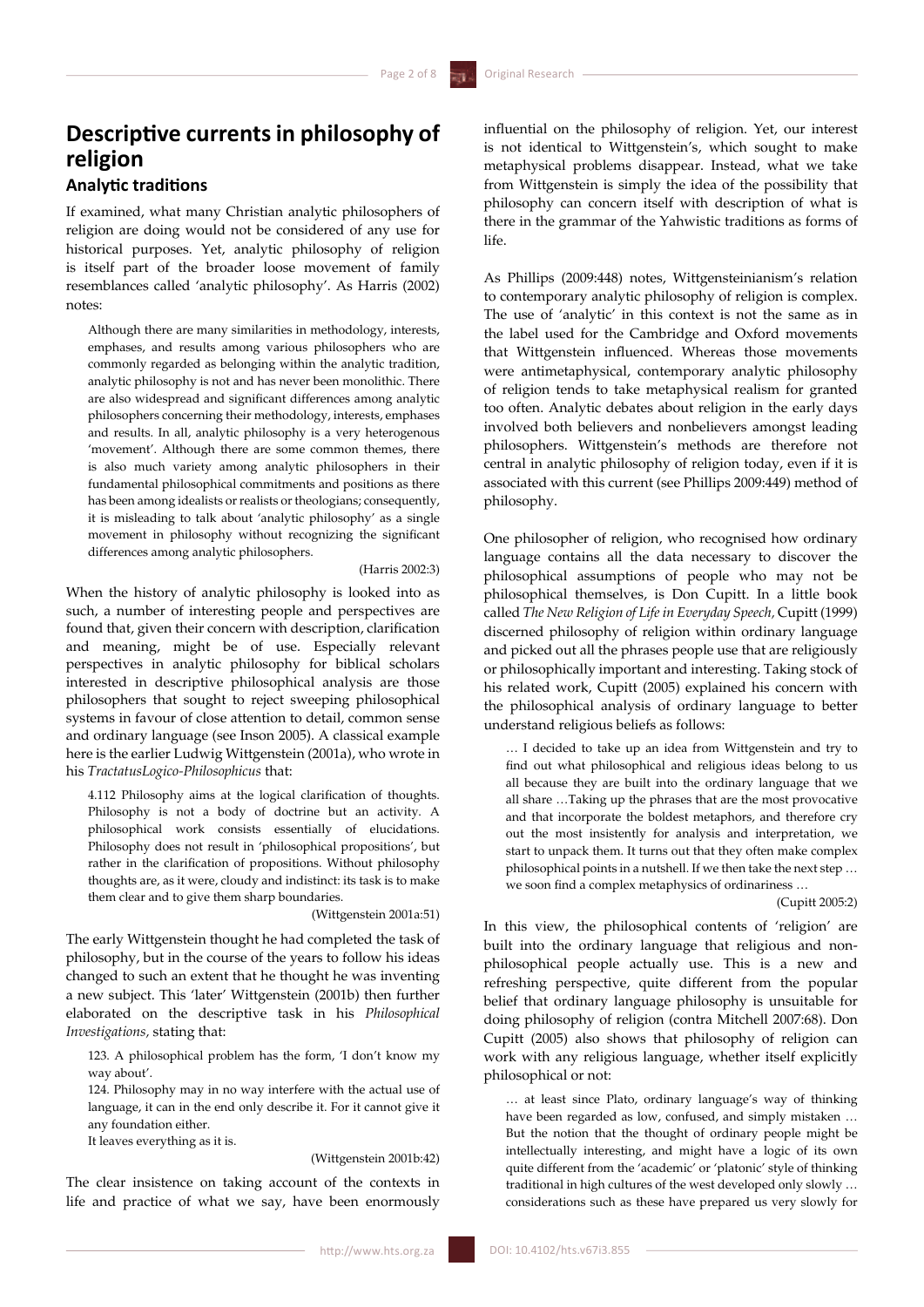the idea that there really is an interesting philosophy and set of ways of thinking embedded in ordinary language, and that it is about time for us to dig it all out and take a good look at it. When post-Nietzschean philosophers such as Wittgenstein, Dewey and Heidegger came along telling us that we must now learn to think in a post-Platonic, post-metaphysical way, then clearly the time had come for the philosophy that is in ordinariness to emerge. But even at this late date it is proving a difficult birth. Really, very difficult – and nowhere more so than in philosophy of religion.

## Cupitt (2005:14–15)

This is something biblical scholars who find no philosophical style arguments in the Hebrew Bible's ordinary language would do well to take cognisance of. One wonders what Israelite religion might look like when constructed from the philosophical assumptions of the ordinary language of characters in the text.

Another interesting and relevant notion comes to us in the writings of D.Z. Phillips, who sought to get beyond Ricoeur's dichotomy in the philosophy of religion that manifests itself in the false dilemma of having to opt for either the hermeneutics of recollection (apologetics) or the hermeneutics of suspicion (atheology) (or both/and). Instead, claims Philips, we also have a third descriptive option in what he calls the 'hermeneutics of contemplation*'* (see Phillips 2002). On this view, it is perfectly possible to limit one's philosophical concern to clarification and the need to press on to adjudication is the result of our culture's functional obsessions. There is no reason why 'understanding' religion cannot be as an important end in itself than defending or criticising it in the context of another language-game (see Bloemendaal 2006:159).

In these examples of Wittgenstein, Cupitt and Phillips, we see traces of the possibility of descriptive philosophical analysis for biblical scholarship. Note however, that none of the agendas of these philosophers need to be adopted *en bloc*. Neither do I mean to say that the analytic traditions are where it's at, philosophically speaking. I am well aware of the fact that nowadays analytic philosophy is a cluster of problematic currents in the English-speaking world and that we find ourselves in the context of developing postmodern, post-analytic and post-empiricist approaches. Even so, analytic philosophy of religion is still the most representative current in the discipline within the English-speaking world and conceptual clarity and rigor in argumentation are virtues well worth adopting.

## **Phenomenological approaches**

Secondly, in beingdescriptive we also look to *phenomenological*  perspectives. The *phenomenology of religion* concerns the experiential aspect of religion, describing religious phenomena in terms consistent with the orientation of the worshippers (Wynn 2008:1). It views religion as being made up of different components and studies these components across religious traditions so that an understanding of them can be gained. The scholar need not be a believer and what is perhaps of greatest use is not the entire phenomenological method but the so-called phenomenological reduction or 'ëpoche' in the work of Husserl. Husserl's work indirectly provided the foundation for a descriptive philosophical approach to the intentionality of religious consciousness and a classic application of the theory is that of Van der Leeuw (1963).

Perhaps the most familiar name to biblical scholars is that of Rudolf Otto and his *The Idea of The Holy: An Inquiry Into the Non-Rational Factor in The Idea of The Divine and Its Relation to The Rational*, which includes a chapter on 'The numinous in the Old Testament' (see Otto 1968). Many biblical scholars who generally have a disdain for philosophy, 'logic' in particular, speak favourably of Otto in one breath and denounce philosophy in the next, without realising that in his reflection on the holy he was using phenomenological tools, thus engaging in descriptive philosophy of religion. Yet, biblical scholars do think that it clarified the texts in some respects and many have been using Otto's philosophical jargon, showing that philosophy of religion was not the enemy, only the use of the distortive currents therein.

A more recent and excellent defence of phenomenology of religion as a descriptive philosophy of religion can be found in Merold Westphal's *God, Death and Guilt*: *An Existential Phenomenology of Religion*. Westphal (1987) argues for an alternative to philosophical approaches to religion that limit themselves to evaluation and explanation. Not that these aims are wrong in themselves, but in as much as the question of meaning precedes the question of truth, one must also recognise the legitimacy and even the priority of a purely descriptive approach. Phenomenology of religion in this sense asks us not to speculate anew on actual reality, but to get more acquainted with what is familiar, yet unknown. Descriptive philosophy is still philosophy and the few excursions to the Hebrew Bible by Westphal show that the phenomenological approach is hermeneutically sound despite being philosophical.

In a chapter entitled, *Prolegomena to Any Future Philosophy of Religion That Will Be Able to Come Forth as Prophecy,* Westphal (1992) argues that a phenomenological approach is actually the most scientific of approaches to the subject:

The phenomenology of religion, however is a descriptive enterprise. It is concerned with truth, but not with the truth of religious assertions; and it brackets questions of transcendence in order to describe the form and content of religion as an observable phenomenon. Phenomenology of religion discusses God, but it does so by describing various forms of belief in God rather than debating the truths of these beliefs. It is systematically uncommitted regarding the latter question. Therefore the fundamental difference between natural (a) theology and phenomenology of religion is not about God but about religion. Rather, one is normative, the other descriptive.

(Westphal 1992:3)

A little bit further on, Westphal (1992:7) goes on to explain why descriptive philosophy of religion has now replaced normative approaches in phenomenological contexts.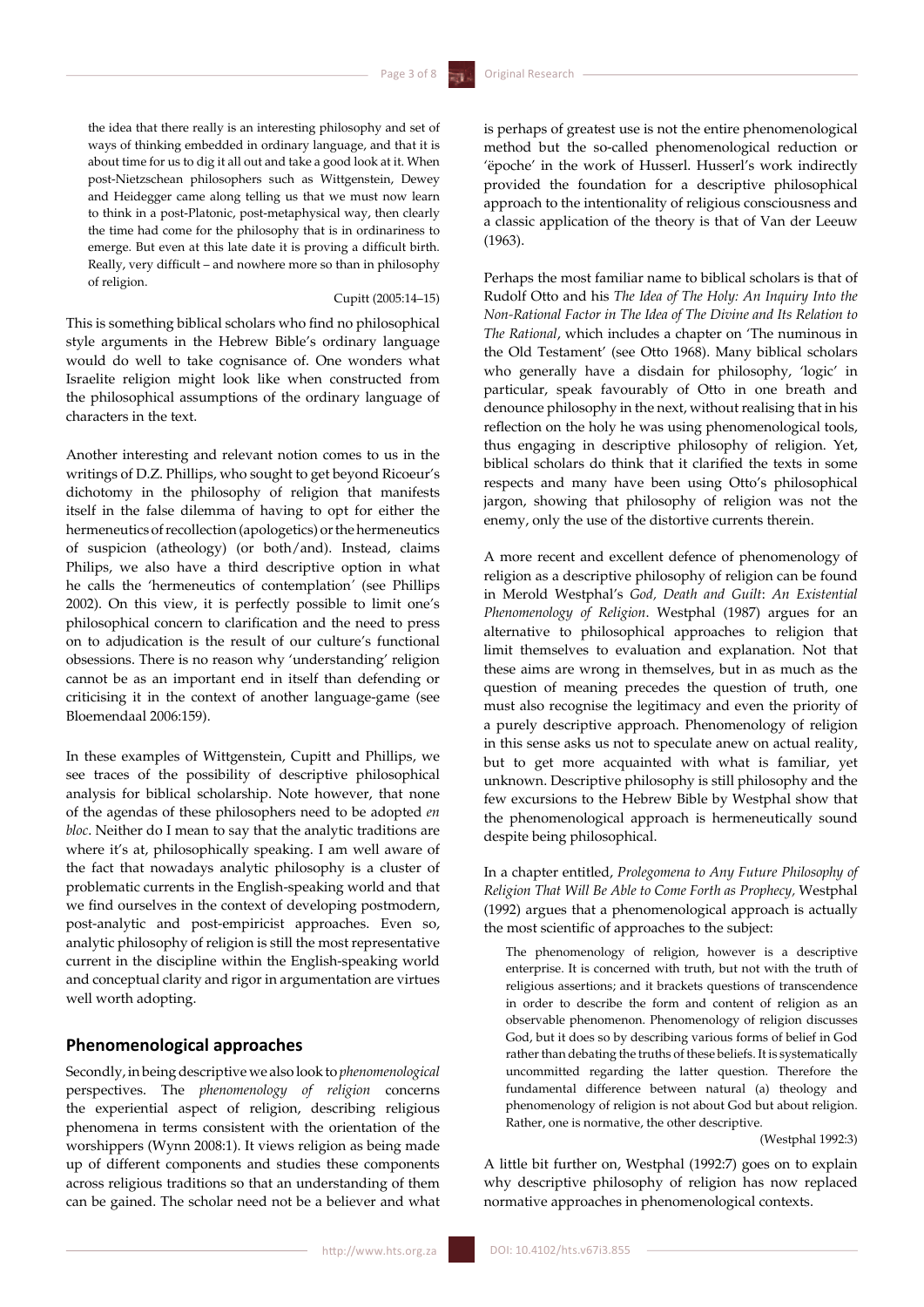This is the point at which phenomenologists of religion argue that philosophy of religion can be a science, having taken Kant seriously. They have heard him argue that metaphysics cannot be possible as a science in the transcendent sense, giving objective truth about God, freedom and immorality and also heard him explain that metaphysics can be possible as an immanent science describing the structure of human experience. *This is the key to their withdrawal from normative to descriptive philosophy of religion*.

Westphal realises that no descriptive philosophical analysis is wholly disinterested and that the *ëpoché* remains an ideal. But for him, that is what makes it interesting, given philosophy's major challenge to understand the nature of the gap between the God of the Philosophers and the God of Abraham, Isaac and Jacob.

Another phenomenological approach to philosophy of religion (combined with a comparative perspective to be discussed in what follows) can be found in the writings of Keith Ward. In his discussion of the concept of God in several religious traditions (including the Hebrew Bible), Ward (1998) writes:

In this book I have adopted, as far as I can, a phenomenological method. That is, I have tried to look at five major religious traditions as sympathetically as I can, using terms acceptable to those traditions themselves. I have tried to bracket my own beliefs, or at least not let them intrude judgmentally upon the tradition I am considering. Where I have criticized, I have sought to let the criticisms arise from within the traditions themselves, so that they rather pose difficulties within a tradition than reasons for rejecting the tradition altogether.

### (Ward 1998:vii)

These two elements, bracketing one's own religiousideological assumptions and allowing only for critique from inside the traditions to clarify pluralism when doing descriptive work, are important for consideration in our own attempt to conceive of a philosophical approach to ancient Israelite religion within descriptive and historical biblical studies aimed at clarification. In this, I am not the first to make use of phenomenological reduction. The following is but one example of something similar in the context of the history of Israelite religion by Steinberg (2005):

… in observing the culture of ancient Israel it is first of all necessary to bracket outall (theological) notions of deity that are post-Kantian, or that are derived even indirectly from Neo-Platonism and Neo-Aristotelianism. Ancient Israelite thinking was pre-scholastic and pre-Aquinas and pre-Christian and pre-Jewish. As a consequence, certain distinctions between categories of being and of thought shared by most contemporary scholars, heirs of Western philosophic developments since the thirteenth century C.E., distinctions that fill this chapter, cannot be ascribed to Israelite thought.

## (Steinberg 2005:1)

In other words, the problem is not adopting a philosophical perspective as such, for it can descriptive. The problem is doing the job improperly by reading distortive anachronistic philosophical-theological conceptions of Deity into biblical God-talk. We find something related in the Old Testament theology in the writings of Eichrodt, who was accused by Vriezen to the effect that his way of doing things is not a theology at all, but a phenomenology of Israelite religion (see Barr 1999:82). Whether this is true or not (perhaps thought to be such because Eichrodt claimed to work descriptively only from concerns within the tradition) is, however, not presently our concern.

Of course, there is much more to phenomenological approaches (also plural and changing) than phenomenological reduction. However, it is this element of phenomenological analysis that is of most relevance for the development of a descriptive philosophical approach to Israelite religion. Irrespective of its absolute philosophical merits or problems, the basic attitude behind phenomenological reduction might be functional as a corrective tool in combining historical and philosophical analyses of the Hebrew Bible, as it allows us to bracket both the concern with any supposed extra-textual truth and also anachronistic theological (dogmatic) beliefs about what the texts are saying.

With the analytic-phenomenological combination now in place, we still need a third dimension. One that will allow us to do justice to theological pluralism and historical variability on the one hand and the fact of cultural conceptions from the developing world along with marked differences from classical Christian philosophical theology on the other. Accordingly, we come to a third and final ingredient in our methodological make-up, namely comparative philosophy of religion.

## **Comparative perspectives**

A third major development, stemming from the late 1960s is perhaps the most relevant to biblical scholarship seeking to involve philosophy of religion. Late in the 19th century, anthropologists did some significant research on ancient and religions from the developing world. There developed an interest in the history and plurality of religions, which soon suffered a setback during the first half of the 20th century with the tendency of neo-orthodox theologians to emphasise the discontinuity between revelation and reason in the context of Christian dogmatics. Although this attitude still prevails in many circles today, things began to change after the mid-19th century and the last few decades of the 20th century has seen the birth of a whole new type of philosophy of religion (Long 2003:474).

Over the last few decades, many philosophers of religion have begun to challenge the assumption that one may not discuss issues outside contemporary varieties of monotheism. This trend coincided with the increasing awareness of global issues and postcolonialism, with technological advancements and multicultural societies. The sharp boundaries between philosophy of religion and the history of religion are no longer justifiable (Long 2003:475). Conceptions of what philosophy of religion is or could be has changed dramatically and it is now possible to study any issue in any religion or religious tradition, both present and past and with the aim of understanding different conceptual frames of reference.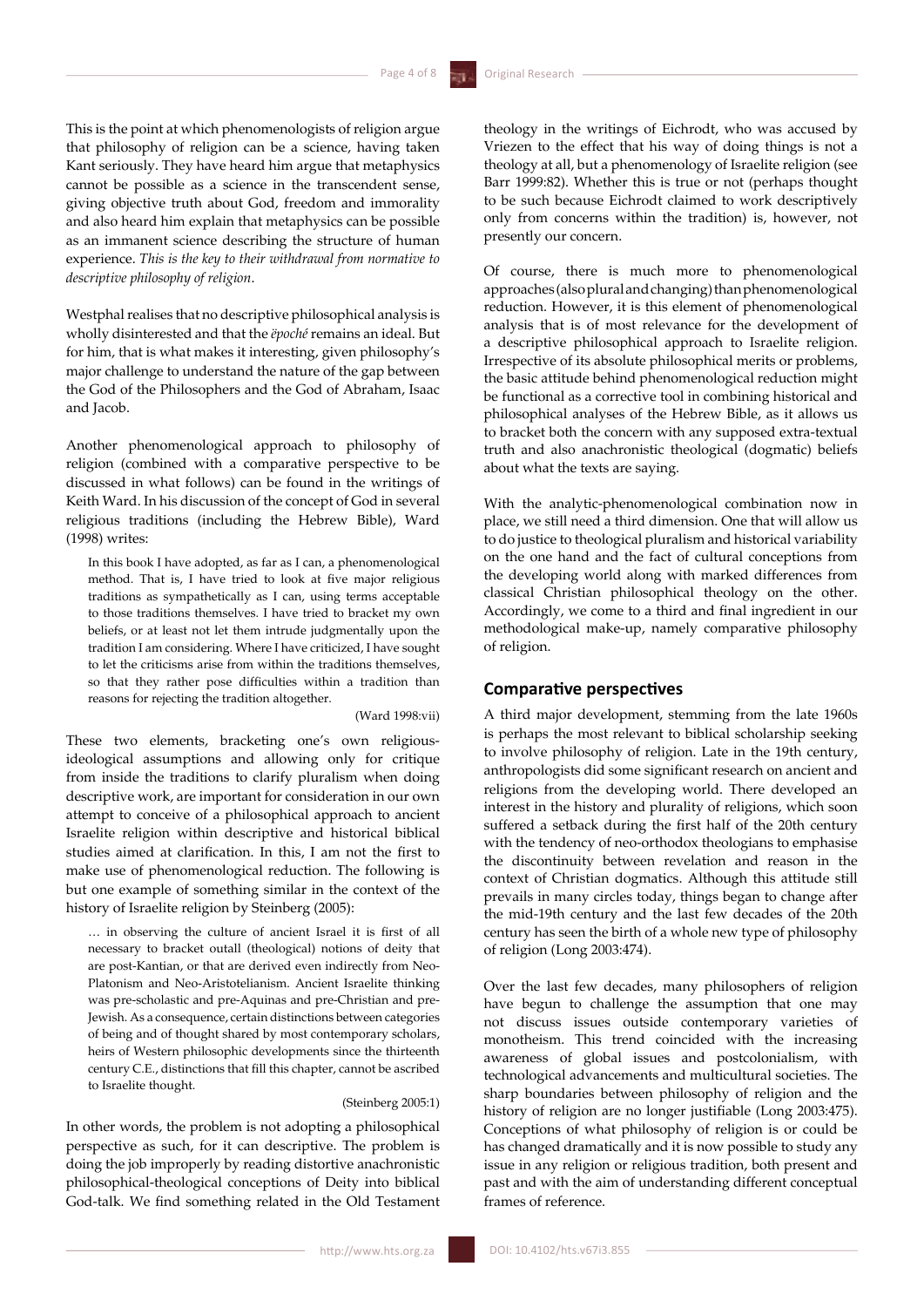As Long (2003:475) notes, perhaps the most sustained and fruitful attempt to facilitate comparative philosophy as such has come from *Philosophy East and West,* an international, interdisciplinary academic journal that seeks to promote literacy on traditions from the developing world of philosophy in relation to Anglo-American philosophy. Philosophy defined in terms of cultural traditions broadly integrates the professional discipline with literature, science and social practices. Until recently, the impact of all this on philosophy of religion has been limited in scope. Most philosophy departments remain concerned with contemporary culture of the developed world. Philosophers of eastern or ancient religions therefore seem rare in the philosophy departments and instead operate in the context of religious studies, where there has been an explosion in philosophical approaches to religion. One instance of the proliferation of perspectives and topics is the series of books *Toward a Comparative Philosophy of Religions*. This is the first collection that includes contributions not only by philosophers proper, but also by philosophically orientated scholars in theology, the history of religions and anthropology (see Long 2003:475).

One comparative philosopher of religion whose work shows the possibility of a philosophical approach to ancient Israelite religion is Ninian Smart. Smart lamented that philosophy of religion as conventionally practiced had ignored the history of religion and comparative religion. He therefore went on to suggest a three-tiered prolegomenon for the philosophy of religion, structured around the comparative analysis of religions, the history of religions and the phenomenology of a range of (religious) experience and action. He has also raised concerns about the parochialism of contemporary 'analytic' philosophy of religion that has led virtually to its marginalisation within philosophy. More controversial is his suggestion that philosophy of religion, along with the history of religions and anthropology, should 'go wild', implying exegetical hermeneutics and intratextual morphology more than redactive dogmatics (Purushottma 2003:340–366).

Smart thinks that it is impossible to define religion in such a way so as to do justice to the idiosyncrasies of individual traditions. Yet, all religions are riddled with propositions that get their meaning in the context in which they are used. No religious idea should be divorced from the larger conceptual background of which they were part. This form of philosophy of religion is thus itself descriptive, historical and actually devoted to pluralist conceptions of deity. As such, it is ideal for studying intra- and interreligious diversity with reference to ancient Israelite religious traditions in their own contexts and reception history for it is not about constructing normative unified systematic theories or with natural theology and apologetics. As Michael Levine (1997) notes in a review on Smart:

In 'The Philosophy of Worldviews, or the Philosophy of Religion Transformed' ... Smart ... calls for an overhaul of the philosophy of religion that would have it abandon its traditional focus on Western (mostly Christian) theism, along with its focus on the problems of natural theology (evil, immortality etc.) as conceived and treated in the context of Western theism. The changes Smart envisions are so radical that he calls for the 'extension' of the philosophy of religion in favour of what he terms the

'philosophy of worldviews.' What, if anything, remains of the philosophy of religion as traditionally conceived is unclear. But as he sees it, this extended philosophy would be 'the upper story of a building which has as its middle floor the comparative and historical analysis of religions and ideologies, and as a ground floor the phenomenology not just of religious experience and action but of the symbolic life of human beings as a whole'.

### (Levine 1997:11)

In other words, one of Smart's major arguments was that philosophy of religion should become a philosophical approach to worldview analysis (Smart 2009). What it implies, is that comparative religion, the history of religion and philosophy of religion can now be combined on an interdisciplinary level as a cross-cultural philosophy of religion aimed primarily at awareness and mutual understanding. I do not wish to get drawn into the debate as to the pros and cons of Smart's views in the context of philosophy proper. Instead, I would like to focus on some of the possibilities that Smart's revisionist prolegomenon offer for a philosophical approach to the pluralist theologies within the Hebrew Bible and in comparison to their reception history.

Given that comparative philosophy of religion is motivated by the diversity ofreligious experiences and symbols in world religions, our own new descriptive philosophical approach to the Hebrew Bible is motivated by cognisance taken of the intra-religious diversity within the multiplex traditions of the Hebrew Bible. It is also motivated by how alien some of the ancient Israelite beliefs are when compared with ideas in modern Jewish and Christian philosophical theology. Thus, because our concern is description, looking to comparative philosophy of religion means that the pluralism in biblical theology, although a problem for any constructive systematic philosophical perspective, is no longer such. Neither is the fact that our descriptive metalanguage comes from a cultural context different from that of the Hebrew Bible. This can be seen from a short overview of the conceptual challenges recognised in comparative philosophy proper (Quinn & Talioferro 1999; Smart 2008). Dangers recognised by comparative philosophers include the following fallacies according to Littlejohn (2010; see Wong 2009), the recognition of which many biblical scholars will be appreciative of.

Firstly, *descriptive chauvinism* is a clear and present danger. It is a hermeneutical fallacy involving recreating the other tradition in the image of one's own. This is reading a text from another tradition and assuming that it asks the same questions or constructs responses or answers in a similar manner as that one with which one is most familiar. For example, philosophers who read Confucius as a virtue ethicist on the model of [Aristotle](http://www.iep.utm.edu/aristotl) must be on constant guard against this kind of chauvinism. Another example is translating the name of the Chinese text *Zhongyong*as as 'The Doctrine of the Mean', when it does not pursue the same kinds of virtue analysis in practical reason that Aristotle does in his *Nicomachean Ethics.* 

A second obstacle is *normative chauvinism.* This is the tendency found in many philosophers to believe that their tradition is best and that insofar as the others are different, they are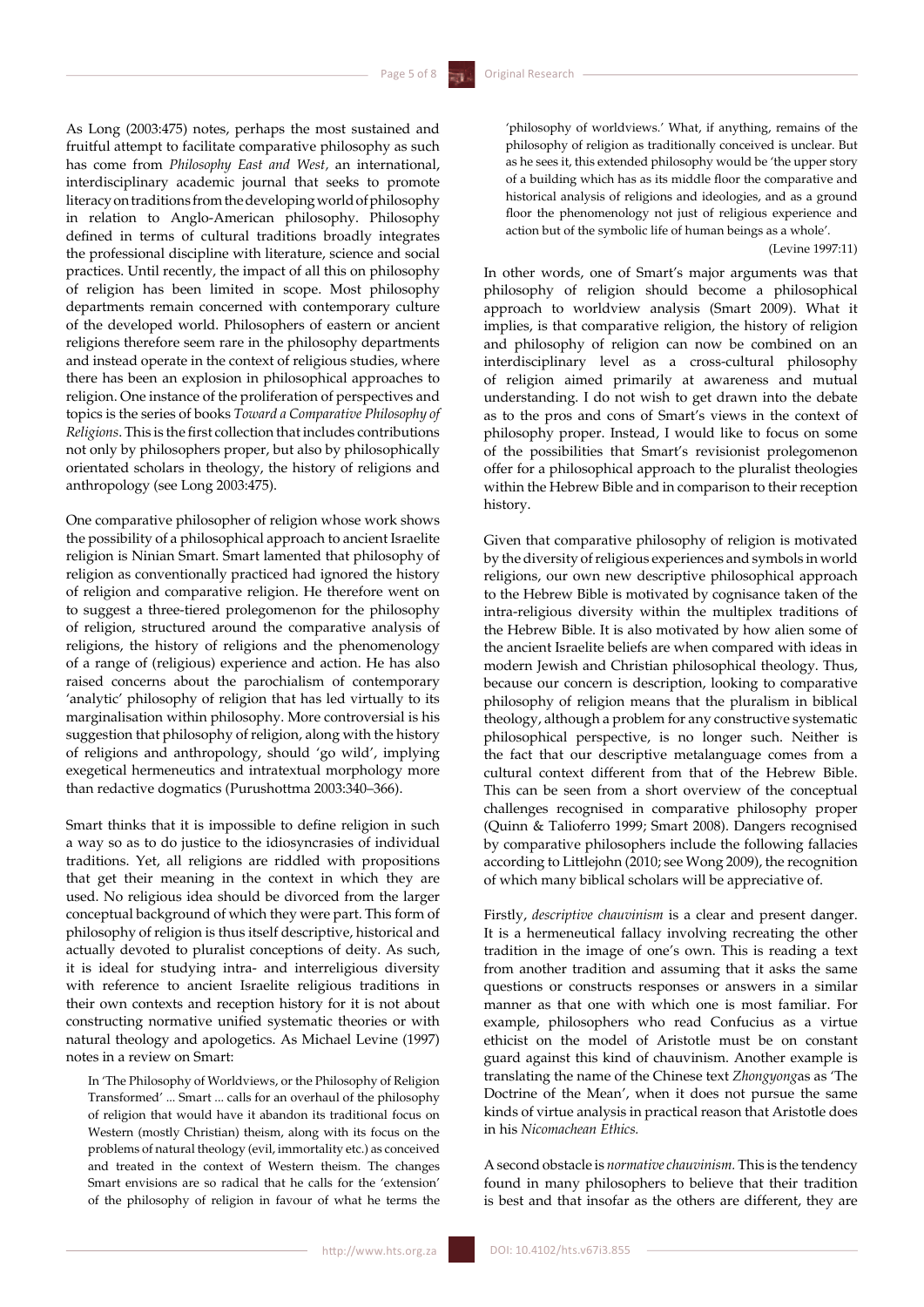inferior or in error. A common form of normative chauvinism is the belief that unless philosophy is done in a certain kind of way (for example, ratiocinative argument), then it cannot properly be considered philosophy. Many philosophy departments in Europe, Britain and America have never at about including courses in comparative philosophy or even area studies philosophies such as those from China, India or Japan, because these traditions are not perceived as doing 'real philosophy'. Some comparative philosophers believe this is analogous to a person listening to Indian music, realising that it sounds very different from the music of the developed world and concluding that it is not 'real music'. What gets overlooked in such cases is that, whilst the whole concept of a 'philosophical work' or 'musical work' often differs according to each tradition, each tradition-dependent example is intellectually robust and meaningful nonetheless.

Thirdly, there is the problem of *incommensurability*. Here, we find the inability to translate some concepts in one tradition into meaning and reference in another. Something similar happens when philosophical models differ from others in such fundamental ways as to make it impossible for cultural traditions to understand each other. Alternatively, traditions may differ on what counts as evidence and grounds for decidability, thus making it impossible to make a judgment between them. There is no common or objective decision criterion justifying the preference for one set of claims over another, much less one tradition in its entirety over another. The idea is that each tradition infects the other with a way of seeing and the task is to understand how other conceptual schemes are tied to a life that people have found satisfying and meaningful.

Fourth and finally, there is the illusion of *perennialism*. A mistake often made in comparative philosophy is to overlook historical change. As those who study any religion in depth know very well, all traditions are plural, complex and evolving. They are not 'perennial' in the sense of being monolithic or static. They not only have tensions with other traditions, but contain internal conflict as well. The point at which comparative philosophers step into the stream of another tradition is always important. They must understand not only the reasons for why a particular view is held in another biblical tradition, but also that it is only one view amongst others that are possible within that particular tradition*.* 

Properly speaking, comparative philosophy of religion does not lead toward the creation of a synthesis of philosophical traditions (as in world philosophy). What we have here is not a new theory but a different sort of philosopher. The goal of comparative philosophy is learning a new language, a new way of talking. Comparative philosophers do not so much inhabit both of the standpoints represented by the traditions from which they draw as they come to inhabit an emerging standpoint different from them all and which is thereby creatively a new way of seeing the human condition.

## **A parallel: Conceptual clarification in philosophical theology**

The task of descriptive philosophy of religion in biblical scholarship can also be compared to the task of clarification in philosophical theology. Whilst natural theology is a stereotypical philosophical concern, some philosophical theologians, however, now consider propositional justification as needing to be preceded by a more descriptive task, clarification. In the words of the positivist dictum, the question of meaning always precedes the question of truth. On this point, an excellent defence and overview of the validity of the clarifying role in philosophical theology, as opposed to it being confined to natural theology, can be found in Scott MacDonald's *What is Philosophical Theology?* (MacDonald 2009:17–29). He shows the fallacy inherent in the belief that philosophy without evaluation is not 'real' philosophy. As MacDonald (2009) notes, with reference to natural theology and the obsession with normativity:

The sheer weight of this tradition in philosophy since the seventeenth century and the negligence of other models for philosophical theology make it natural to assume philosophical theology is co-extensive with this kind of natural theology. If we give in to this temptation we implicitly agree to two kinds of limitations on philosophical theology, one limiting the kinds of philosophical activity open to the philosophical theologian, the other limiting the range of issues she can legitimately pursue.

(MacDonald 2009:17)

In defence of making room for clarification, MacDonald (2009) continues:

It is not the case that all philosophical activity is concerned primarily with the truth or epistemic justification of a particular theory or set of propositions or beliefs. In order to have a handy way of referring to the sorts of philosophical reflection I want to call attention to here I will borrow a phrase from Aquinas' philosophical theology 'clarification' (*manifestatio*). A great deal of philosophical activity is concerned not with justifying but with clarifying propositions or theories.

### (MacDonald 2009:23)

In other words, there is room for description in philosophy and it is just as much part of 'doing' philosophy as the critical evaluation of truth claims or the proposal of ideas about what is absolutely the case. Biblical scholars who have not been able to imagine a philosophical approach to the Hebrew Bible in the context of historical work might have overlooked this descriptive option. Moreover, one has to understand just how important the descriptive task actually is, as MacDonald (2009) further explains by way of an analogy (I abbreviate):

I propose to explain what clarification is simply by describing a case in which an ordinary philosopher engages in what I take to be the clarification of a philosophical theory. Imagine a philosopher who works in ethics and is interested in moral realism … she does not think that realism is true (perhaps she doesn't think it is false either), but finds it intriguing and worth investigating … Her philosophical agenda includes various kinds of projects, three of which are worth specific mention. First, she gives some attention to analyzing concepts central to moral realism … Second, she is interested in the internal coherence or consequences of moral realism … Third, she also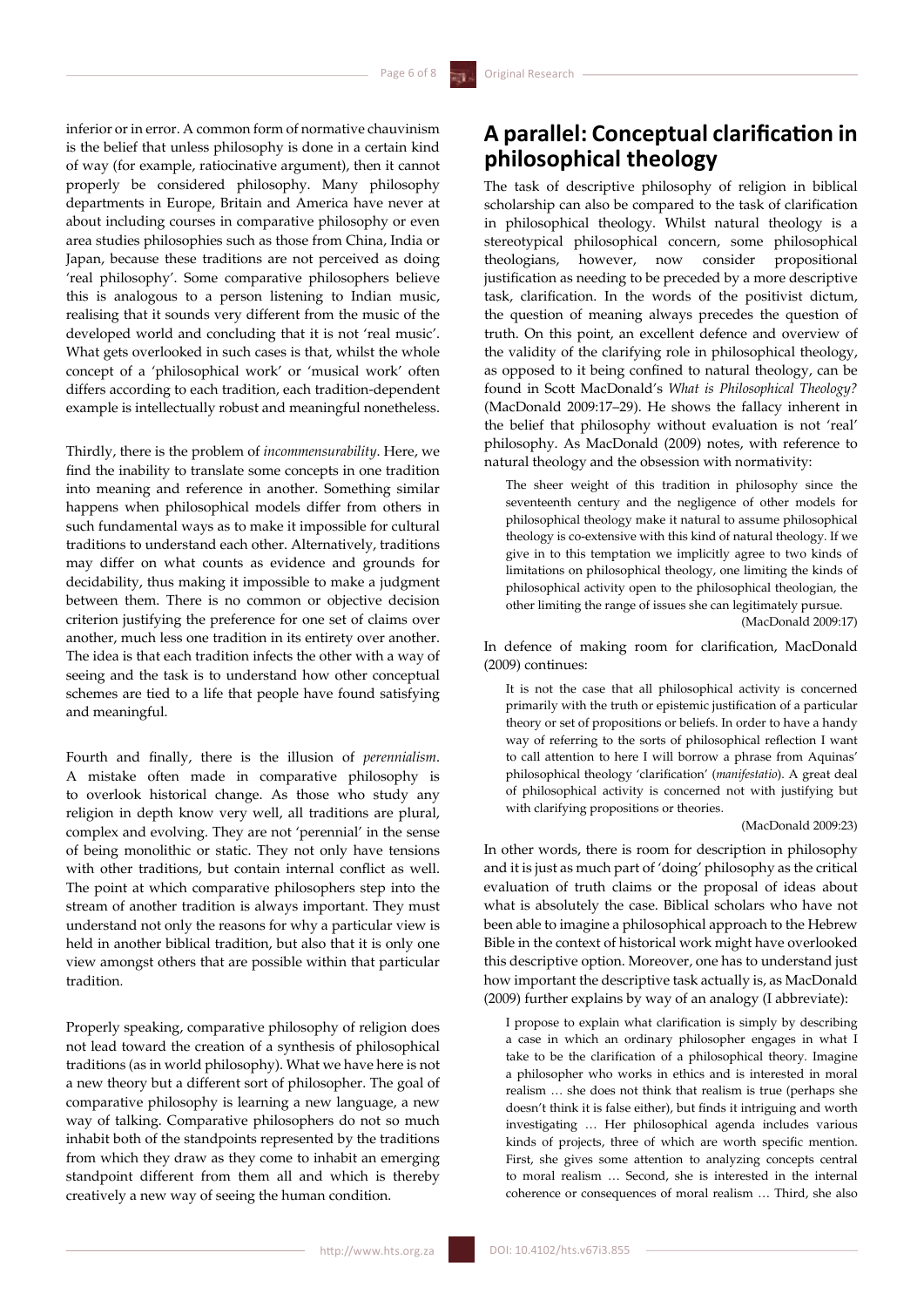takes an interest in moral realism's external relations: how does it square with a theistic view of the world … etc.

## (MacDonald 2009:23–24)

Thus, lest there be any suggestion that what I am proposing is not philosophy but only linguistics (lexicography) or anthropology (social-scientific worldview description), I refer the objector to MacDonald's own arguments, showing clarification as a philosophical activity independent of epistemic justification and as fully entitled to the concept of philosophical inquiry as the latter.In this manner, clarification in philosophical theology shows how a descriptive philosophical approach to the Hebrew Bible might operate in historical biblical scholarship, for it both allows us to work with concepts particular to ancient Yahwism and warrants limiting the inquiry to a concern with meaning, rather than truth.

But how does the utilisation of descriptive philosophical analysis in biblical interpretation differ from that in philosophy proper? Well, whilst philosophy of religion working in the contemporary Christian tradition is indeed a normative enterprise reflecting on the truth of religious beliefs, I conceive of the task of a philosophical approach to ancient Israelite religion in the context of biblical studies as involving something a little different. We are biblical scholars, utilising philosophy of religion to understand the Hebrew Bible historically, not philosophers of religion seeking to have the Hebrew Bible contribute to contemporary philosophical debates or hoping to prove its truth-claims wrong. Here lie the fundamental differences between the two contexts involved in the interdisciplinary research and they can be summed up as follows:

From this it should be readily apparent that a descriptive philosophical approach to Israelite religion has a parallel in all descriptive assessments within philosophical subdisciplines. One example is descriptive philosophy of science, which attempts to describe in philosophical terms what science actually does and assumes about the world, as opposed to what science should do or how reality really is. Another instance is the philosophy of art, which seeks to understand the aesthetic phenomenon rather than only trying to defend or criticise art.

#### **TABLE 1:** Philosophy of religion.

| Philosophy of religion proper     | Philosophy of Israelite religion |
|-----------------------------------|----------------------------------|
| Christianity or Judaism           | Ancient Israelite Yahwism(s)     |
| Philosophical concepts            | Folk-philosophical assumptions   |
| Mainly evaluative                 | Mainly descriptive               |
| Ultimately synthetic              | Ultimately analytic              |
| Concepts from systematic theology | Concepts from biblical theology  |
| Apologetic or atheological        | Historical or phenomenological   |
| Mainly justification or critique  | Only clarification               |
| Philosophy/theology               | <b>Biblical studies</b>          |

## **Differences from Thiselton's 'philosophical description'**

The concept of 'philosophical description' was introduced by Anthony Thiselton (1980) in his *The Two Horizons: New Testament Hermeneutics and Philosophical Description with Special Reference to Heidegger, Bultmann, Gadamer and Wittgenstein.* In this book, Thiselton famously suggested the involvement of linguistic and hermeneutic philosophy for the understanding of the New Testament (1980:3). The discussion begins with the question why interpreters of the New Testament should concern themselves with philosophy and the author spends a certain amount of time arguing for the need to take *philosophy*  seriously in New Testament studies. The first chapter begins: 'Why philosophical description?' After dealing with two objections (concerning fashion and distortion), Thiselton spells out why he thinks philosophical description is useful:

- New Testament scholars use philosophical categories in their work. Thus, any kind of dialogue or critique of such scholars will involve philosophical considerations, if that dialogue is to be taken seriously.
- Philosophy is helpful in describing (the nature of) and appraising the hermeneutical process, as Gadamer has articulated the hermeneutical process as the fusion of two horizons.
- Philosophical hermeneutics bears on a host of issues directly relevant to biblical interpretation, as interpretation inevitably carries with it philosophical issues, as Paul Ricoeur has shown.

A powerful example of the way in which philosophy shapes biblical interpretation is philosophy of language, another philosophical discipline that Thiselton involves. As Bartholomew (1996) writes:

Thiselton has rightly alerted us to the important relationship between philosophy and biblical interpretation, as this is focused in hermeneutics. In all theoretical work epistemological, ontological and anthropological presuppositions provide, as it were, the scaffolding for our theory construction. Such scaffolding is not neutral, and it can only help if we are conscious of the philosophical presuppositions and theories informing and shaping our scholarship. Prior to Wellhausen it was not unusual for an Old Testament scholar to devote a large portion of a published work to explaining and defending his understanding of religion, before going on to apply this to the Old Testament. Wellhausen retained many of the results of such research, but decontextualised his results; he hid the scaffolding, as it were! (Bartholomew 1996:131)

The postmodern turn has, of course, gone a long way towards exposing hidden scaffolding, which I welcome, but the myth of neutrality in Hebrew Bible scholarship remains widespread. Accordingly, although Thiselton's two major texts on biblical hermeneutics have been widely reviewed, there has been surprisingly little thorough interaction with his work. Bartholomew (1996) again:

And would this affect our handling of the OT? This is not to suggest that OT scholars should become philosophers and theologians. It is to suggest that OT scholarship requires solid philosophical (and theological) input if it is not to work with